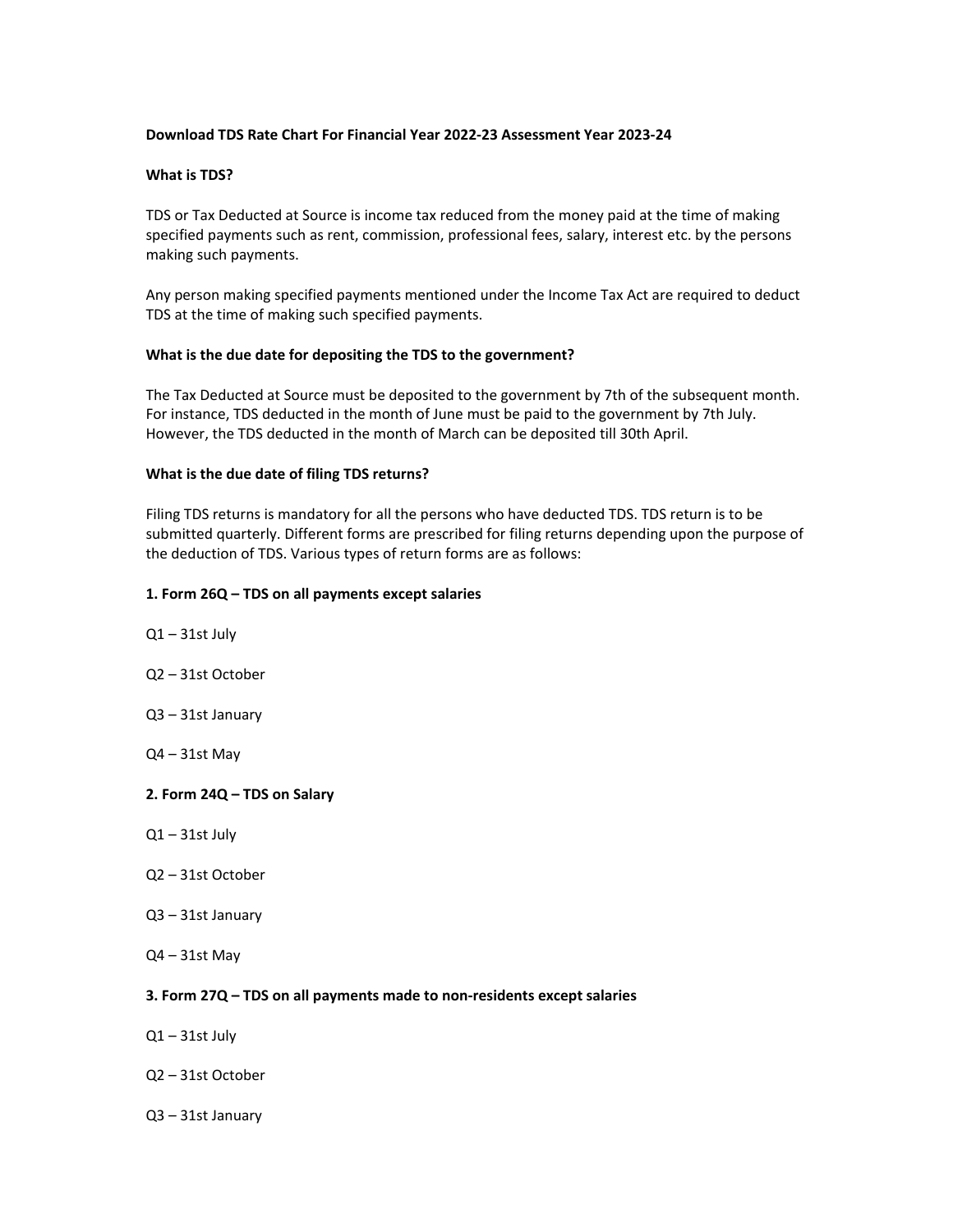# Q4 – 31st May

[the\_ad id='4558']

## **Rates of TDS applicable for Financial Year 2022‐23 or Assessment Year 2023‐24:**

| <b>Nature of Payment</b>                                                                                                             | <b>Basic Cut off</b><br>(Rs)                                 | <b>Individual</b><br>/Company and<br>others New<br>Rate %) | If No Pan or<br><b>Invalid</b><br><b>PAN (Rate</b><br>%) |
|--------------------------------------------------------------------------------------------------------------------------------------|--------------------------------------------------------------|------------------------------------------------------------|----------------------------------------------------------|
| 192 - Salaries                                                                                                                       | Slab Rate                                                    | Slab Rates                                                 | 30%                                                      |
| 192A- Premature withdrawal from Employee<br>Provident Fund (Note 1)                                                                  | 50,000                                                       | Individual: 10%<br>Company: NA                             | 20%                                                      |
| 193 – Interest on securities (Note 2)                                                                                                | 2,500                                                        | Individual: 10%<br>Company: 10%                            | 20%                                                      |
| 194 – Dividend other than the dividend as<br>referred to in Section 115-O                                                            | 5,000                                                        | Individual: 10%<br>Company: 10%                            | 20%                                                      |
| 194A – Interest other than interest on<br>securities - Banks Time deposits, Recurring<br>deposit and Deposit in Co-op Banks (Note 3) | 40,000 (for<br>individual)<br>50000 (for<br>Senior Citizens) | Individual: 10%                                            | 20%                                                      |
| 194B - Winning from Lotteries                                                                                                        | 10,000                                                       | Individual: 30%<br>Company: 30%                            | 30%                                                      |
| 194BB - Winnings from Horse Race                                                                                                     | 10,000                                                       | Individual: 30%<br>Company: 30%                            | 30%                                                      |
| 194C- Payment to Contractor - Single<br>Transaction (Note 3)                                                                         | 30,000                                                       | Individual: 1%<br>Company: 2%                              | 20%                                                      |
| 194C-Payment to Contractor - Aggregate<br>During the Financial year (Note 3)                                                         | 1,00,000                                                     | Individual: 1%<br>Company: 2%                              | 20%                                                      |
| 194C- Contract - Transporter not covered<br>under 44AE (Note 3 & 4)                                                                  | 30,000 / 75,000                                              | Individual: 1%<br>Company: 2%                              | 20%                                                      |
| 194C- Contract - Transporter covered under<br>44AE & submit declaration on prescribed form<br>with PAN                               |                                                              |                                                            | 20%                                                      |
| 194D - Insurance Commission                                                                                                          | 15,000                                                       | Individual: 5%<br>Company: 5%                              | 20%                                                      |
| 194DA Payment in respect of life insurance<br>policy (Note 5)                                                                        | 1,00,000                                                     | Individual: 5%<br>Company: 5%                              | 20%                                                      |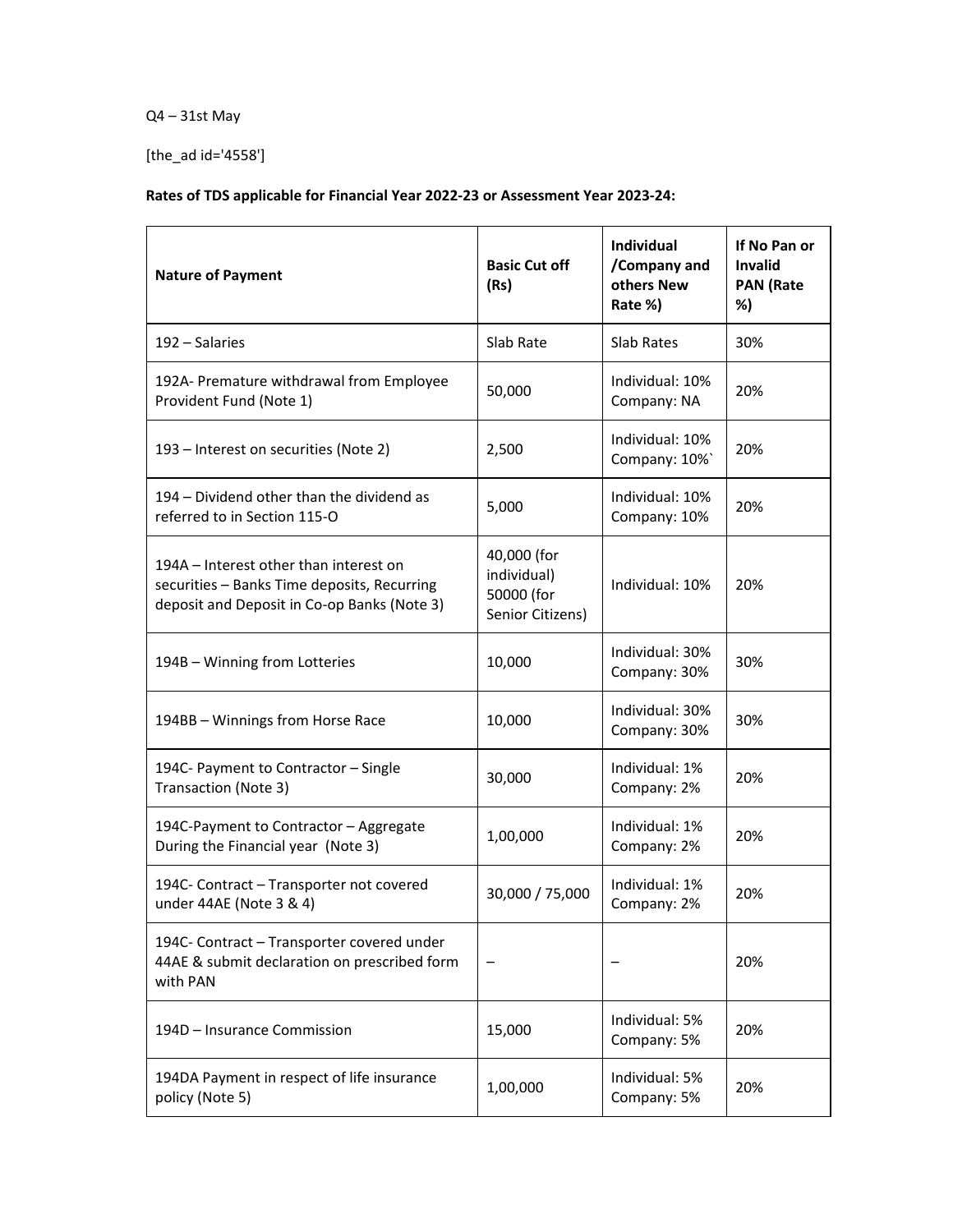| <b>Nature of Payment</b>                                                                                                                                      | <b>Basic Cut off</b><br>(Rs) | <b>Individual</b><br>/Company and<br>others New<br>Rate %) | If No Pan or<br>Invalid<br><b>PAN (Rate</b><br>%) |
|---------------------------------------------------------------------------------------------------------------------------------------------------------------|------------------------------|------------------------------------------------------------|---------------------------------------------------|
| 194E - Payment to Non-Resident Sportsmen or<br><b>Sports Association</b>                                                                                      |                              | Individual: 20%<br>Company: 20%                            | 20%                                               |
| 194EE - Payments out of deposits under<br><b>National Savings Scheme</b>                                                                                      | 2,500                        | Individual: 10%<br>Company: 10%                            | 20%                                               |
| 194F - Repurchase Units by MFs                                                                                                                                |                              | Individual: 20%<br>Company: 20%                            | 20%                                               |
| 194G - Commission - Lottery                                                                                                                                   | 15,000                       | Individual: 5%<br>Company: 5%                              | 20%                                               |
| 194H – Commission / Brokerage (Note 3)                                                                                                                        | 15,000                       | Individual: 5%<br>Company: 5%                              | 20%                                               |
| 1941 - Rent - Land and Building - furniture -<br>fittings (Note 3)                                                                                            | 2,40,000                     | Individual: 10%<br>Company: 10%                            | 20%                                               |
| 1941 – Rent – Plant / Machinery / equipment<br>(Note 3)                                                                                                       | 2,40,000                     | Individual: 2%<br>Company: 2%                              | 20%                                               |
| 194IA - Transfer of certain immovable property<br>other than agriculture land                                                                                 | 50,00,000                    | Individual: 1%<br>Company: 1%                              | 20%                                               |
| 194IB - Rent - Land or building or both                                                                                                                       | 50,000 per<br>month          | Individual: 5%                                             | 20%                                               |
| 194IC - Payment of Monetary consideration<br>under Joint development agreement                                                                                |                              | Individual: 10%<br>Company: 10%                            | 20%                                               |
| 194J - Professional Fees for technical services<br>(w.e.f. from 1.4.2020) (Note 3 and 6)                                                                      | 30,000                       | Individual: 2%<br>Company: 2%                              | 20%                                               |
| 194J - Professional Fees in all other cases (Note<br>3)                                                                                                       | 30,000                       | Individual: 10%<br>Company: 10%                            | 20%                                               |
| 194K- Payment of any income in respect of<br>Units of Mutual fund as per section 10(23D) or<br>Units of administrator or from a specified<br>company (Note 7) |                              | Individual: 10%<br>Company: 10%                            | 20%                                               |
| 194LA - TDS on compensation for compulsory<br>acquisition of immovable Property (Note 8)                                                                      | 2,50,000                     | Individual: 10%<br>Company: 10%                            | 20%                                               |
| 194 LBA (1)- Business trust shall deduct tax<br>while distributing, any interest received or                                                                  |                              | Individual: 10%<br>Company: 10%                            | 20%                                               |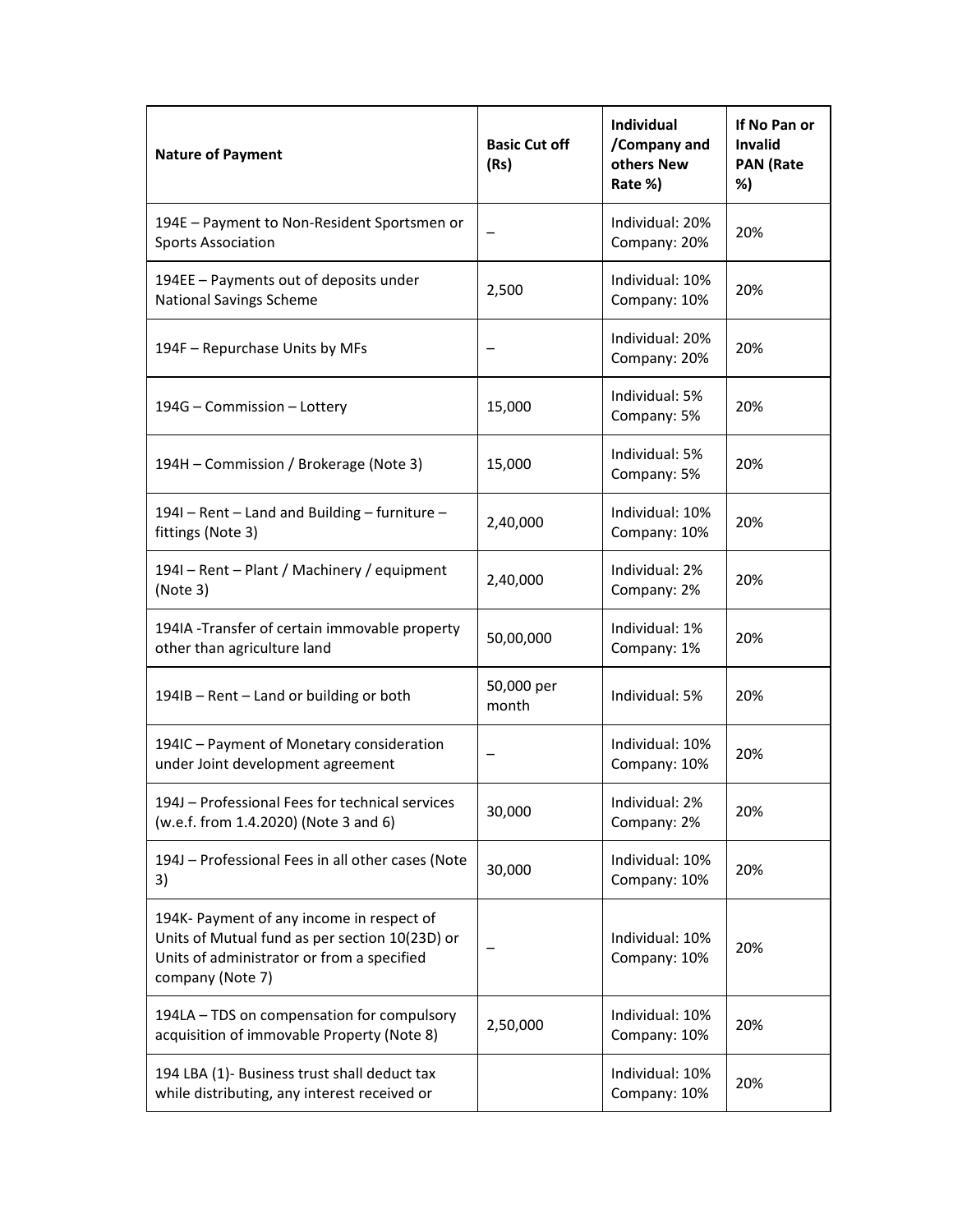| <b>Nature of Payment</b>                                                                                                                                                                                                                        | <b>Basic Cut off</b><br>(Rs) | Individual<br>/Company and<br>others New<br>Rate %) | If No Pan or<br><b>Invalid</b><br><b>PAN (Rate</b><br>%) |
|-------------------------------------------------------------------------------------------------------------------------------------------------------------------------------------------------------------------------------------------------|------------------------------|-----------------------------------------------------|----------------------------------------------------------|
| receivable by it from a SPV or any income<br>received from renting or leasing or letting out<br>any real estate asset owned directly by it, to its<br>unit holders. (Note 9)                                                                    |                              |                                                     |                                                          |
| 194LB - Income by way of interest from<br>infrastructure debt fund (non-resident)                                                                                                                                                               |                              | Individual: 5%<br>Company: 5%                       | 20%                                                      |
| 194LBB - Income in respect of investment in<br>Securitisation trust.                                                                                                                                                                            |                              | Individual: 10%<br>Company: 30%                     | 30%                                                      |
| 194LBC- Income in respect of investment made<br>in a securitisation trust                                                                                                                                                                       |                              | Individual: 25%<br>Company: 30%                     | 30%                                                      |
| 194 LC - Income by way of interest by an Indian<br>specified company to a non-resident / foreign<br>company on foreign currency approved loan /<br>long-term infrastructure bonds from outside<br>India (Note 10)                               |                              | Individual: 5%<br>Company: 5%                       | 20%                                                      |
| 194LD - Interest on certain bonds and govt.<br>Securities (Note 11)                                                                                                                                                                             |                              | Individual: 5%<br>Company: 5%                       | 20%                                                      |
| 194M - Payment of Commission, brokerage,<br>contractual fee, professional fee to a resident<br>person by an Individual or a HUF who are not<br>liable to deduct TDS under section 194C, 194H,<br>or 194J.                                       | 50,00,000                    | Individual: 5%<br>Company: 5%                       | 20%                                                      |
| 194N - Cash withdrawal in excess of Rs. 20<br>Lakh during the previous year from one or<br>more account maintained by a person with a<br>banking company, co-operative society<br>engaged in business of banking or a post office.              | 20,00,000                    | Individual: 2%<br>Company: 2%                       | 20%                                                      |
| 194N - Cash withdrawal in excess of Rs. 1<br>crore during the previous year from one or<br>more account maintained by a person with a<br>banking company, co-operative society<br>engaged in business of banking or a post office.<br>(Note 12) | 100,00,000                   | Individual: 2%<br>Company: 2%                       | 20%                                                      |
| 1940 - Applicable for E-Commerce operator for<br>sale of goods or provision of service facilitated<br>by it through its digital or electronic facility or<br>platform.                                                                          |                              | Individual: 1%<br>Company: 1%                       | 20%                                                      |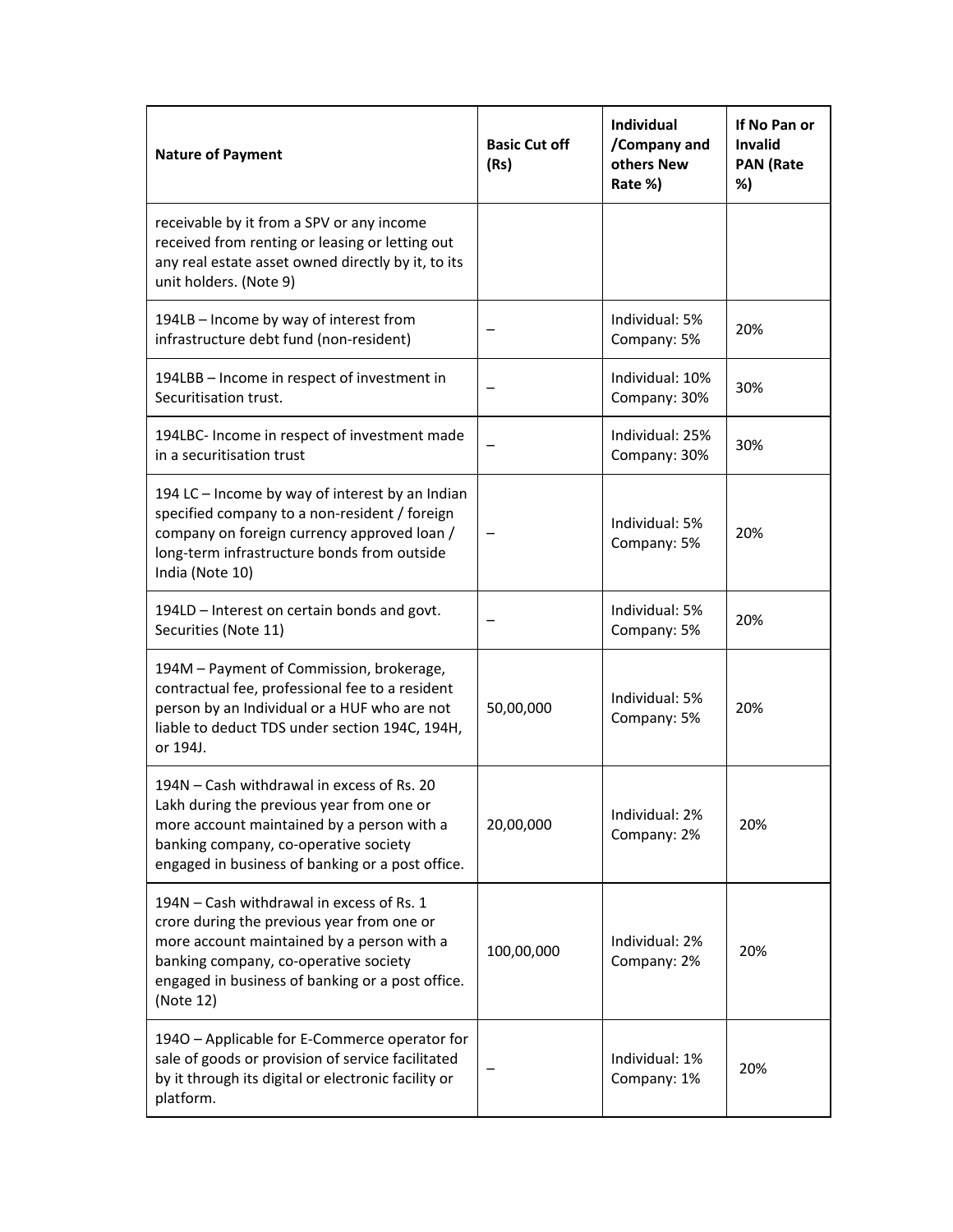| <b>Nature of Payment</b>                                                                                                                | <b>Basic Cut off</b><br>(Rs)                                            | Individual<br>/Company and<br>others New<br>Rate %)                                                                                  | If No Pan or<br><b>Invalid</b><br><b>PAN (Rate</b><br>%)                     |
|-----------------------------------------------------------------------------------------------------------------------------------------|-------------------------------------------------------------------------|--------------------------------------------------------------------------------------------------------------------------------------|------------------------------------------------------------------------------|
| 194P- TDS by specified bank to specified senior<br>citizen                                                                              |                                                                         | Rates applicable<br>to particular<br>slab of income<br>including<br>applicable<br>Surcharge and<br>Health &<br><b>Education Cess</b> |                                                                              |
| 194Q- Purchase of goods                                                                                                                 | 50,00,000                                                               | 0.1%                                                                                                                                 |                                                                              |
| 194R- Deduction of tax on benefit of<br>perquisite in respect of business or profession<br>(New Budget 2022)                            | <b>Resident</b><br>Indiviual:<br>20,000                                 | 10%                                                                                                                                  |                                                                              |
| 194S- Transfer of a virtual<br>digital asset (New Budget 2022)                                                                          | <b>Resident</b><br>Individual &<br><b>HUF: 50,000</b><br>Others: 10,000 | 1%                                                                                                                                   |                                                                              |
| 195- Payment of any sum to Non resident                                                                                                 |                                                                         |                                                                                                                                      | Higher of<br>Rate in force<br>or Double<br>Taxation<br>Avoidance<br>Act rate |
| 196B - Income from units                                                                                                                |                                                                         | Individual: 10%<br>Company: 10%                                                                                                      | 20%                                                                          |
| 196C-Income from foreign currency bonds or<br>GDR (including long-term capital gains on<br>transfer of such bonds) (not being dividend) |                                                                         | Individual: 10%<br>Company: 10%                                                                                                      | 20%                                                                          |
| 196D - Income of FIIs from securities                                                                                                   |                                                                         | Individual: 20%<br>Company: 20%                                                                                                      | 20%                                                                          |

Note:

- 1. TDS provisions u/s 192A will be applicable when withdrawal of accumulated balance in Recognized Providend Fund is to be included in the total income
- 2. Threshold limit for interest paid on debentures is Rs. 5,000. Threshold limit for interest on 7.75% GOI Savings (Taxable) Bonds 2018 is Rs. 10,000.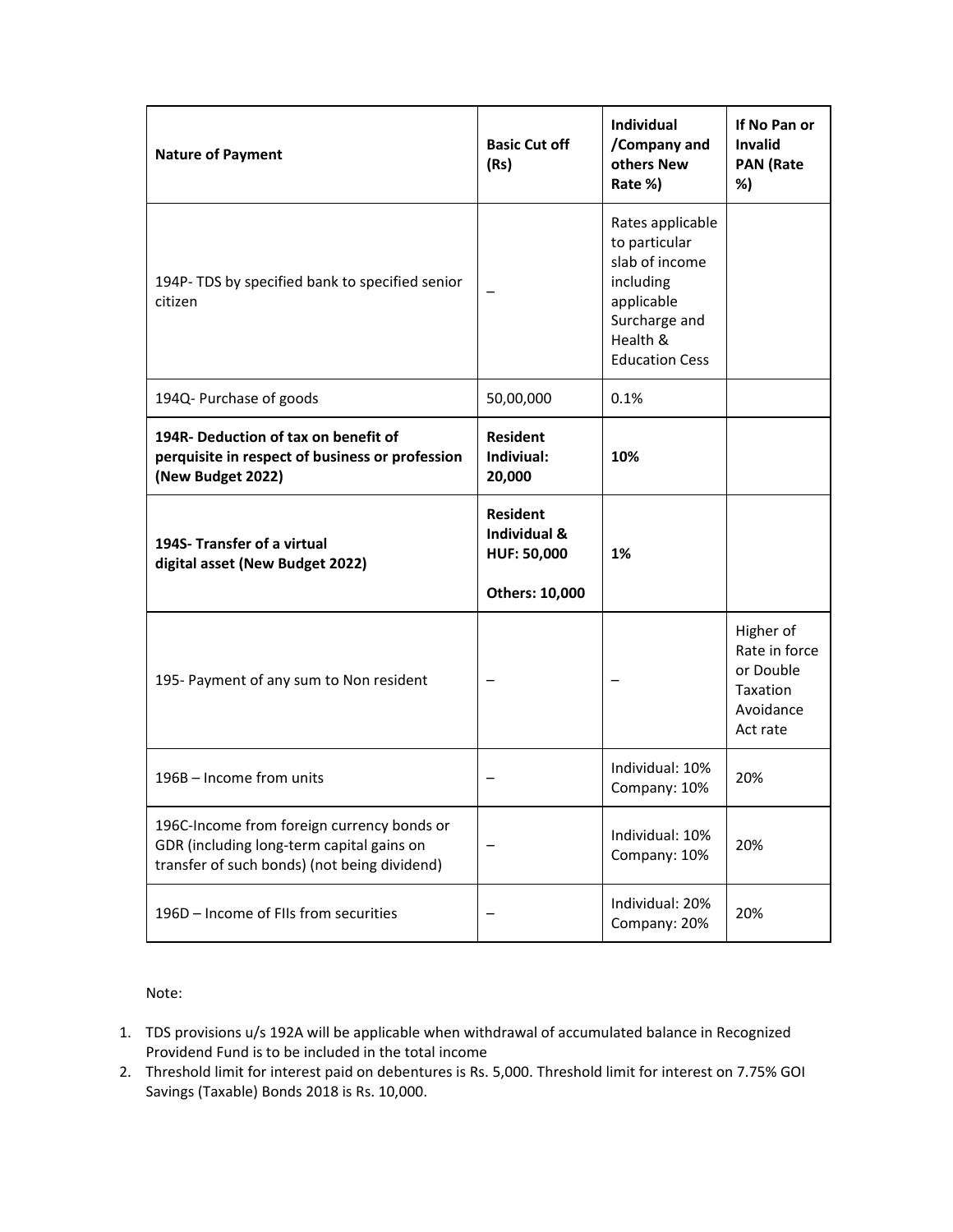- 3. The provisions of following TDS / TCS Sections, which were linked to applicability of Tax Audit provisions, shall now apply if the Gross Receipts / Turnover is INR 1 Crore or more for Business and INR 50 Lakhs or more for Profession:
	- o Section 194A, 194C, 194H, 194I, 194J and
	- o Section 206C

Thus, irrespective of applicability of Tax Audit provisions, TDS / TCS provisions, as mentioned above, shall apply.

4. TDS is to be deducted at the rate of 2.0% if the payee is an AOP or BOI. TDS is not applicable on payment to Contractor engaged in plying, hiring or leasing of goods carriages, where such contractor owns 10 or less goods carriages during the Financial Year and furnishes amend definition of "work" to include purchase of raw material from associate of the customer. The word Associate shall have the same relations as stated u/s 40A(2)(b).

5. Section 194DA is not applicable in case of amount is exempt u/s 10(10D) i.e. the Sum is received at the time of maturity of policy or Death benefit received. Form 15G/15H can be given wherever applicable.

6. Rate of TDS is 2% instead of 10% if the payee is engaged in the business of operation of call centre. TDS on Remuneration paid to Director other than Salary shall be deducted @ 10%.

7. Units of Mutual Fund have been specified under section 10(23D) of Income Tax Act, 1961. "Administrator", "specified company" and "specified undertaking" are specified u/s 2 of the Unit Trust of India (Transfer of Undertaking and Repeal) Act, 2002.

8. No tax will be deducted if payment is made in respect of any award or agreement which has been exempted from levy of income-tax u/s 96 of the Right to Fair Compensation and Transparency in Land Acquisition, Rehabilitation and Resettlement Act, 2013.

9. Interest payment from a SPV and Distribution of dividend by a Business Trust, to Resident unit holders shall be liable for TDS @ 10%. Whereas, in case of Non-Resident payee, TDS on dividend shall be  $\omega$  10% & that on interest payment shall be  $\omega$  5%.

10. The period of concessional rate of TDS of 5% has been extended till  $1<sup>st</sup>$  July 2023 from existing  $1<sup>st</sup>$  July 2020. The rate of TDS has been reduced to 4 % in case of interest payable to a Non-Resident on borrowings in foreign currency from a source outside India, by way of issue of any long term bond or Rupee Denominated Bonds on or after 1<sup>st</sup> April, 2020 but before 1<sup>st</sup> July, 2023 and which is listed only on a recognised stock exchange located in any IFSC.

11. In case of FPI and QFI, the lower TDS rate of 5% has been extended to 1<sup>st</sup> July, 2023. The said concessional TDS rate shall also be applied to FII and QFI in respect of investment made in Municipal Bonds.

12. The threshold limit of INR 1 Crore is for aggregate cash withdrawn from an account during the Financial Year.

13. In case payee does not furnish PAN then TDS shall be deducted at higher of the following rates:

Rates specified in relevant provisions of the Act; or Rates in force; or 20%.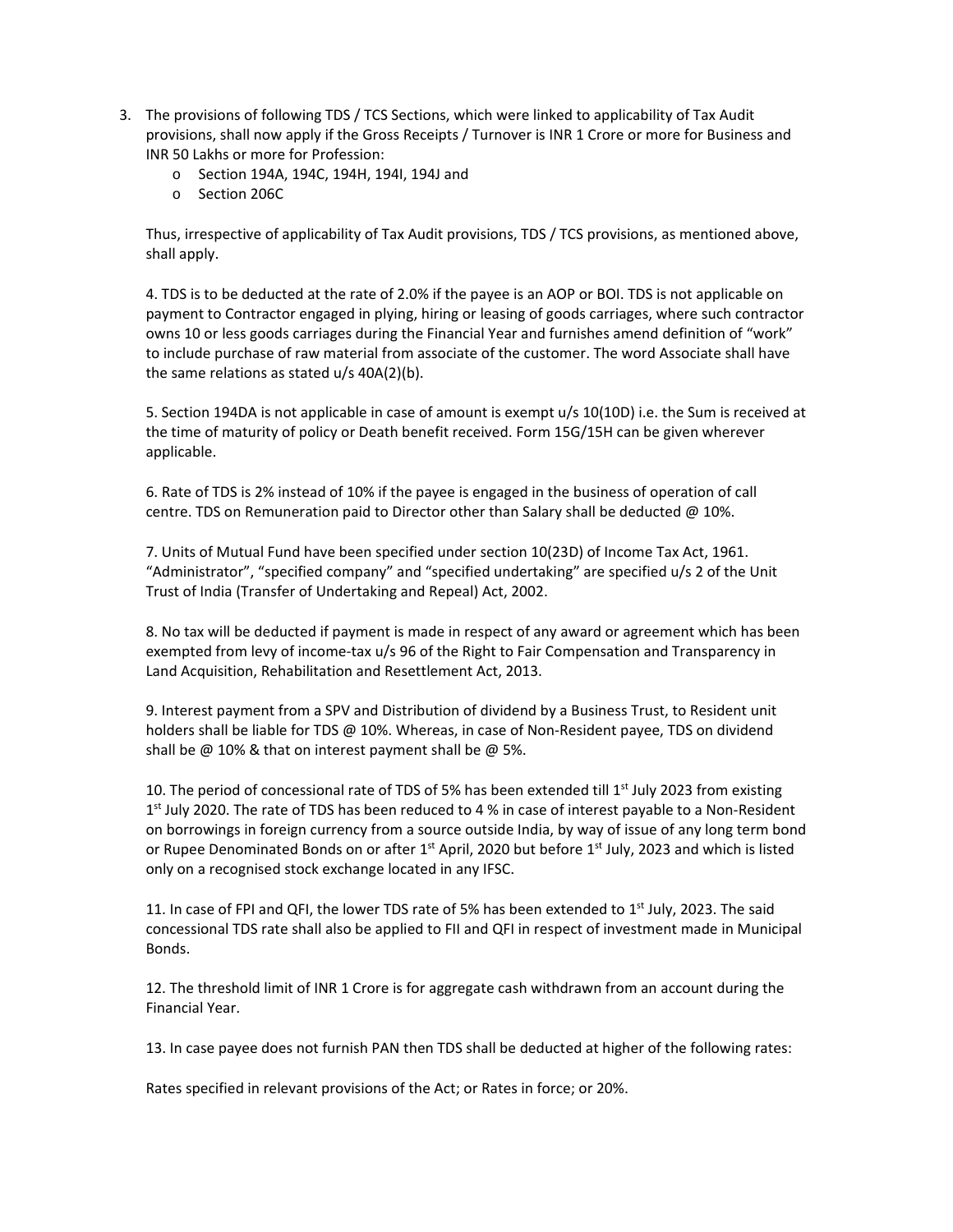In case of payment by E‐Commerce Operator to E‐ Commerce Participant, 5% TDS shall apply instead of 20%.

14. In case of non‐filers having aggregate TDS / TCS of INR 50,000 or more and who have not filed their ITR in both of the 2 years immediately preceding the financial year (and time limit for filing the original return has expired), then the rate of TDS shall be higher of the following

Twice the rates specified; or Rates in force; or 5%

In case the payee does not furnish PAN and TDS rate for not furnishing PAN are higher than the above mentioned rates, then such higher rate shall be applicable. These provisions will not be applicable for the following payments:

- Salary
- Accumulated Balance due to employee
- Winnings from lottery, crossword puzzle or horserace
- Income paid in respect of investment in securitization trust
- TDS by banks on cash withdrawals

## **Section 194IA: Rationalization of provisions of TDS on sale of immovable property**

Section 194‐IA of the Act provides for deduction of tax on payment on transfer of certain immovable property other than agricultural land. Sub‐section (1) of the said section provides for deduction of tax by any person responsible for paying to a resident any sum by way of consideration for transfer of any immovable property (other than agricultural land) at the time of credit or payment of such sum to the resident at the rate of one per cent. of such sum as income-tax thereon. Sub-section (2) provides that no deduction of tax shall be made where the consideration for the transfer of an immovable property is less than fifty lakh rupees.

As per the provisions of the said section, TDS is to be deducted on the amount of consideration paid by the transferee to the transferor. This section does not take into account the stamp duty value of the immovable property, whereas, as the provisions of section per 43CA and 50C of the Act, for the computation of income under the head "Profits and gains from business or profession" and "capital gains" respectively, the stamp duty value is also to be considered. Thus there is inconsistency in the provisions of section 194‐IA and sections 43CA and 50C of the Act.

In order to remove inconsistency, it is proposed to amend section 194‐IA of the Act to provide that in case of transfer of an immovable property (other than agricultural land), TDS is to be deducted at the rate of one per cent. of such sum paid or credited to the resident or the stamp duty value of such property, whichever is higher. In case the consideration paid for the transfer of immovable property and the stamp duty value of such property are both less than fifty lakh rupees, then no tax is to be deducted under section 194‐IA.

Stamp duty value shall have the meaning assigned to it in clause (f) of the Explanation to clause (vii) of sub‐section (2) of section 56. This amendment will take effect from 1st April, 2022.

### **Deduction of tax on benefit of perquisite in respect of business or profession**

Budget 2022 has introduced section 194R. As per section 194R the person responsible for providing to a resident, any benefit or perquisite, whether convertible into money or not, arising from carrying out of a business or exercising of a profession by such resident, shall, before providing such benefit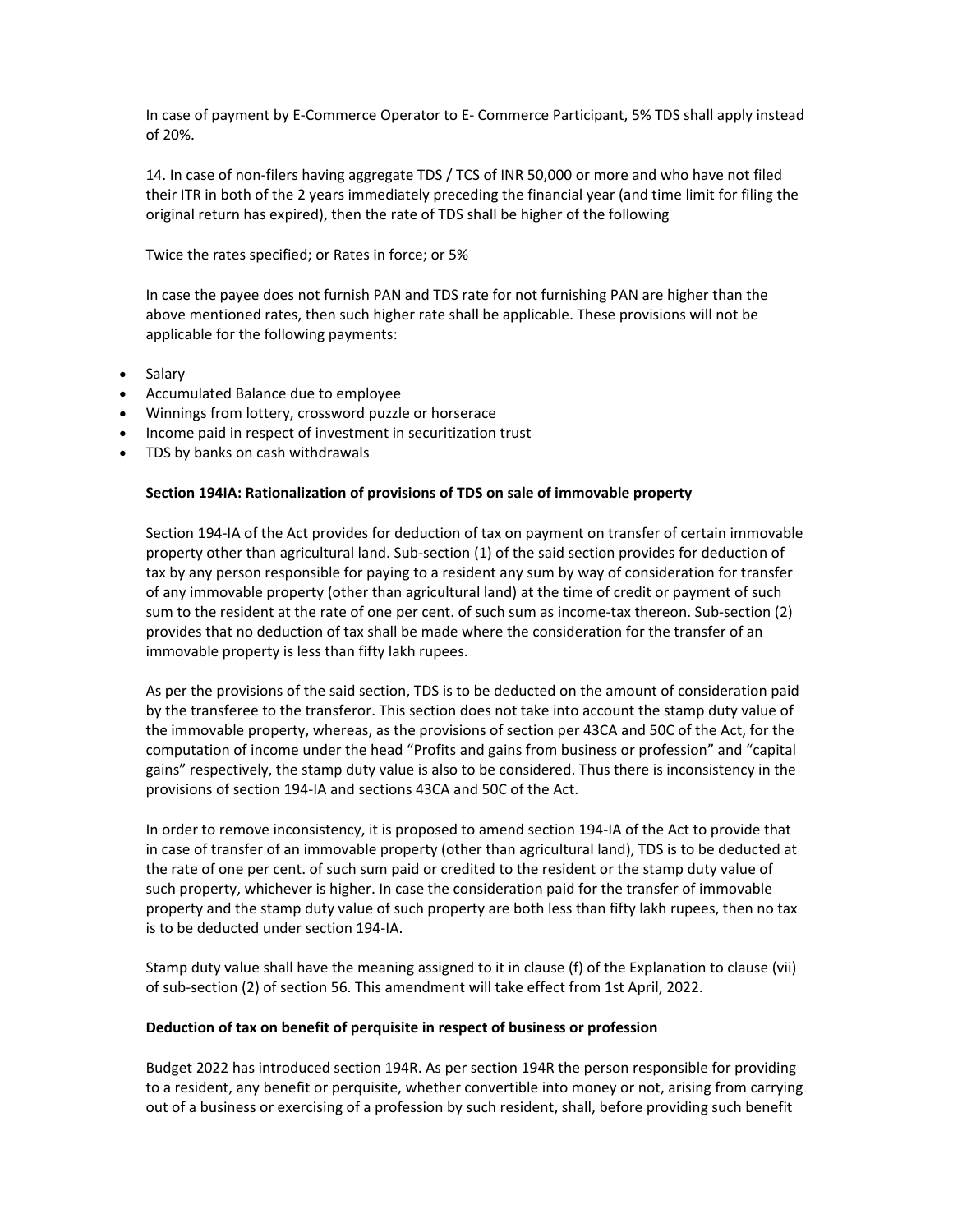or perquisite, as the case may be, to such resident, ensure that tax has been deducted in respect of such benefit or perquisite at the rate of ten per cent of the value or aggregate of value of such benefit or perquisite. For the purpose of this section, the expression 'person responsible for providing' has been proposed to mean a person providing such benefit or perquisite or in case of a company, the company itself including the principal officer thereof.

Further, in a case where the benefit or perquisite, as the case may be, is wholly in kind or partly in cash and partly in kind but such part in cash is not sufficient to meet the liability of deduction of tax in respect of whole of such benefit or perquisite, the person responsible for providing such benefit of perquisite shall, before releasing the benefit or perquisite, ensure that tax has been paid in respect of the benefit or perquisite.

No tax is to be deducted if the value or aggregate value of the benefit or perquisite paid or likely to be paid to a resident does not exceed twenty thousand rupees during the financial year.

Further, the provisions of the said section shall not apply to an individual or a Hindu undivided family, whose total sales, gross receipts or turnover does not exceed one crore rupees in case of business or fifty lakh rupees in case of profession during the financial year immediately preceding the financial year in which such benefit or perquisite, as the case may be, is provided. This amendment will take effect from 1st July, 2022.

### **Section 194S: Payment on transfer of virtual digital asset**

As per section 194S to the Act to provide for deduction of tax on payment for transfer of virtual digital asset to a resident at the rate of one per cent of such sum. However, in case the payment for such transfer is–

(i) wholly in kind or in exchange of another virtual digital asset where there is no part in cash; or

(ii) partly in cash and partly in kind but the part in cash is not sufficient to meet the liability of deduction of tax in respect of whole of such transfer, the person before making the payment shall ensure that the tax has been paid in respect of such consideration.

In case of specified persons, the provisions of section 203A and 206AB will not be applicable. Further, no tax is to be deducted in case the payer is the specified person and the value or the aggregate of such value of consideration to a resident is less than Rs. 50,000 during the financial year. In any other case, the said limit is proposed to be Rs. 10,000 during the financial year.

It is also proposed to provide that if tax has been deducted under section 194S, then no tax is to be collected or deducted in respect of the said transaction under any other provision of Chapter XVII of the Act.

Furthermore, in any sum paid for transfer of virtual digital asset is credited to any account, whether called "Suspense Account" or by any other name, in the books of account of the person liable to pay such sum, such credit of the sum shall be deemed to be the credit of such sum to the account of the payee and the provisions of section 194S shall apply accordingly.

It is proposed to empower the Board to issue guidelines, with the prior approval of the Central Government, to remove any difficulty arising in giving effect to the provisions of the said section and every such guideline issued by the Board shall be laid before each House of Parliament, and shall be